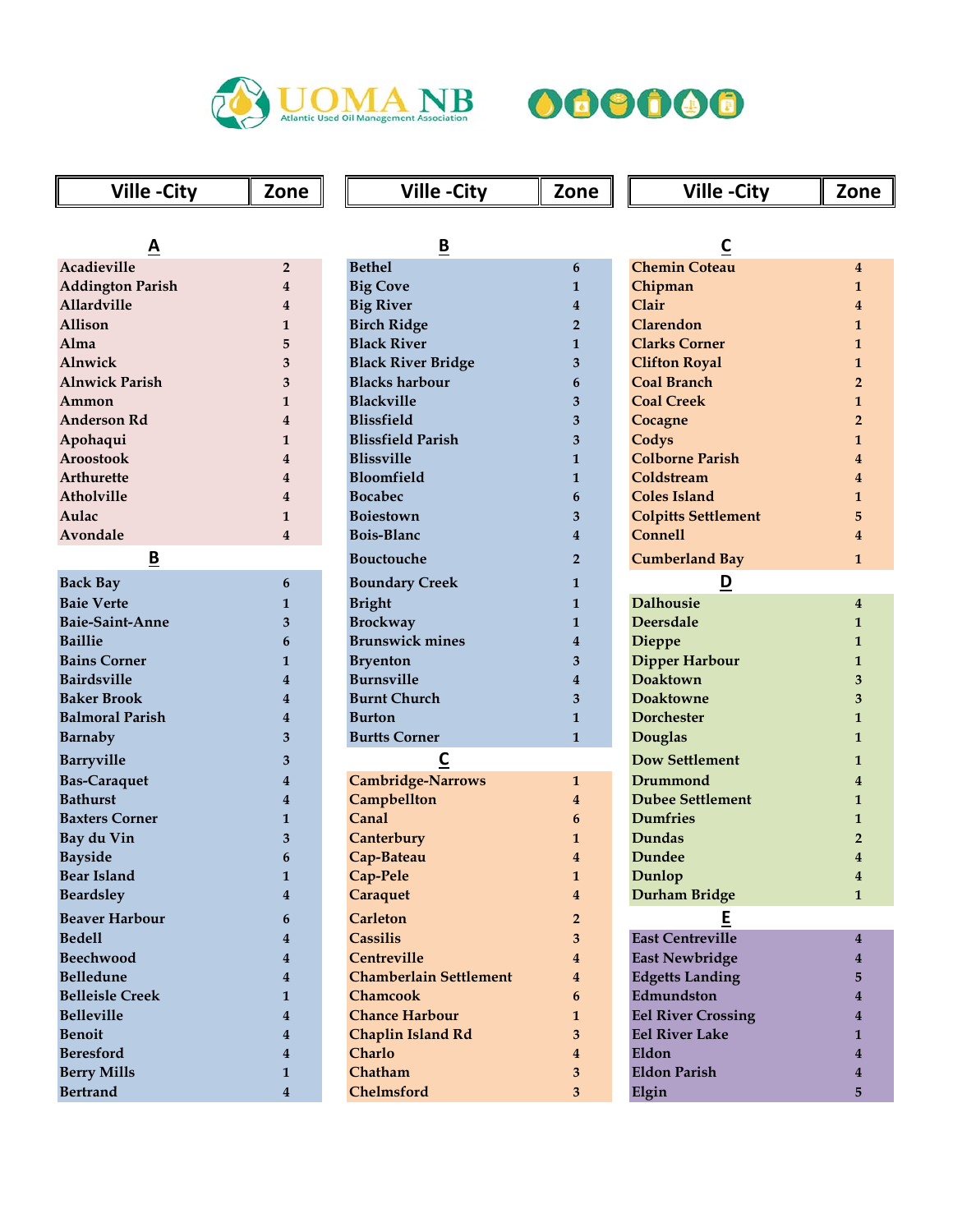



## Ville -City Zone Ville -City Zone Ville -City Zone

| Ε                            |                |
|------------------------------|----------------|
| Escuminac                    | 3              |
| <b>Estey's Bridge</b>        | 1              |
| Evandale                     | 1              |
| <u>F</u>                     |                |
| <b>Fairisle</b>              | 3              |
| <b>Flatlands</b>             | 4              |
| <b>Florenceville-Bristol</b> | 4              |
| <b>Ford Mills</b>            | $\overline{2}$ |
| <b>Forest Glen</b>           | 1              |
| <b>Four Corners</b>          | 1              |
| Fredericton                  | 1              |
| G                            |                |
| Galloway                     | $\overline{2}$ |
| <b>Gaspereau Forks</b>       | 1              |
| Gauvreau                     | 4              |
| Geary                        | 1              |
| Germantown                   | 5              |
| <b>Glassville</b>            | 4              |
| <b>Glen Levit</b>            | 4              |
| <b>Gondola PT</b>            | 1              |
| <b>Gordon Parish</b>         | 4              |
| Gordonsville                 | 4              |
| Grafton                      | 4              |
| <b>Grand Barachois</b>       | 1              |
| <b>Grand Bay-Westfield</b>   | 1              |
| <b>Grand Falls</b>           | 4              |
| <b>Grand Manan</b>           | 6              |
| <b>Grand Sault</b>           | 4              |
| <b>Grand-Digue</b>           | $\overline{2}$ |
| <b>Grande-Anse</b>           | 4              |
| Greenfield                   | 4              |

| E                          |                         | Н                         |                         | <u>K</u>                 |                |
|----------------------------|-------------------------|---------------------------|-------------------------|--------------------------|----------------|
| Escuminac                  | 3                       | Hammondvale               | $\mathbf{1}$            | <b>Kars</b>              | 1              |
| <b>Estey's Bridge</b>      | $\mathbf{1}$            | Hampton                   | $\mathbf{1}$            | <b>Kedgewick River</b>   |                |
| Evandale                   | $\mathbf{1}$            | Hanwell                   | $\mathbf{1}$            | <b>Keswick Ridge</b>     | 1              |
| E                          |                         | Harcourt                  | $\overline{2}$          | Kiersteadville           | 1              |
| Fairisle                   | 3                       | Hartfield                 | $\mathbf{1}$            | Kingsclear               | 1              |
| <b>Flatlands</b>           | $\overline{4}$          | Hartford                  | 4                       | Kingston                 | 1              |
| Florenceville-Bristol      | 4                       | Hartland                  | 4                       | Kirkland                 | 4              |
| <b>Ford Mills</b>          | $\overline{2}$          | Harvey                    | $\mathbf{1}$            | Knowlesville             |                |
| <b>Forest Glen</b>         | $\mathbf{1}$            | Haut Riviere du Portage   | 3                       | Kouchibouguac            | $\overline{2}$ |
| <b>Four Corners</b>        | $\mathbf{1}$            | <b>Haut Sheila</b>        | 4                       |                          |                |
| Fredericton                | $\mathbf{1}$            | Haute-Aboujagane          | $\mathbf{1}$            | Lakeville                | 4              |
| G                          |                         | Havelock                  | $\mathbf{1}$            | Lakeville-Westmoreland   | 1              |
| Galloway                   | $\overline{2}$          | <b>Hawkins Corner</b>     | $\mathbf{1}$            | Lameque                  |                |
| <b>Gaspereau Forks</b>     | $\mathbf{1}$            | <b>Hay Settlement</b>     | 4                       | Landsdowne               | 4              |
| Gauvreau                   | $\overline{\mathbf{4}}$ | <b>Head of Millstream</b> | $\mathbf{1}$            | Laplante                 |                |
| Geary                      | $\mathbf{1}$            | Heathland                 | 6                       | <b>Lawrence Station</b>  |                |
| Germantown                 | 5                       | Hillandall                | 4                       | <b>Le Goulet</b>         |                |
| <b>Glassville</b>          | 4                       | Hillgrove                 | $\mathbf{1}$            | Lepreau                  | 6              |
| <b>Glen Levit</b>          | 4                       | Hillsborough              | 5                       | Letete                   | 6              |
| <b>Gondola PT</b>          | $\mathbf{1}$            | Holmesville               | $\overline{\mathbf{4}}$ | <b>Lewis Mountain</b>    |                |
| <b>Gordon Parish</b>       | 4                       | Hoyt                      | $\mathbf{1}$            | <b>Licford</b>           |                |
| Gordonsville               | 4                       | <b>Hunters Home</b>       | $\mathbf{1}$            | Lincoln                  | 1              |
| Grafton                    | 4                       |                           |                         | <b>Linton Corner</b>     |                |
| <b>Grand Barachois</b>     | 1                       | <b>Indian Mountain</b>    | $\mathbf{1}$            | <b>Little Ridge</b>      |                |
| <b>Grand Bay-Westfield</b> | 1                       | <b>Inkerman Ferry</b>     | $\overline{4}$          | <b>Little River Hill</b> |                |
| <b>Grand Falls</b>         | 4                       | Irishtown                 | $\mathbf{1}$            | <b>Long Point</b>        | 1              |
| <b>Grand Manan</b>         | 6                       | <b>Island View</b>        | $\mathbf{1}$            | <b>Long Reach</b>        | 1              |
| <b>Grand Sault</b>         | 4                       | J                         |                         | Lorneville               | 1              |
| <b>Grand-Digue</b>         | $\overline{2}$          | Jacksonville              | $\overline{4}$          | <b>Lower Coverdale</b>   |                |
| <b>Grande-Anse</b>         | 4                       | <b>Janeville</b>          | $\overline{4}$          | <b>Lower Derby</b>       |                |
| Greenfield                 | $\overline{4}$          | Jemseg                    | $\mathbf{1}$            | <b>Lower Greenwich</b>   |                |
|                            |                         | <b>Johnson Settlement</b> | 6                       | <b>Lower Kingsclear</b>  |                |
|                            |                         | <b>Johnsons Mills</b>     | $\mathbf{1}$            | <b>Lower Knoxford</b>    |                |
|                            |                         | <b>Johnston Point</b>     | $\mathbf{1}$            | <b>Lower Millstream</b>  |                |
|                            |                         | Juniper                   | 4                       | <b>Ludlow Parish</b>     | 3              |

| ĸ                        |                         |
|--------------------------|-------------------------|
| <b>Kars</b>              | $\mathbf{1}$            |
| <b>Kedgewick River</b>   | $\overline{\mathbf{4}}$ |
| <b>Keswick Ridge</b>     | 1                       |
| <b>Kiersteadville</b>    | $\mathbf{1}$            |
| Kingsclear               | $\mathbf{1}$            |
| Kingston                 | $\mathbf{1}$            |
| <b>Kirkland</b>          | $\overline{\mathbf{A}}$ |
| Knowlesville             | $\overline{\mathbf{A}}$ |
| Kouchibouguac            | $\overline{2}$          |
| Ē                        |                         |
| <b>Lakeville</b>         | 4                       |
| Lakeville-Westmoreland   | 1                       |
| Lameque                  | 4                       |
| Landsdowne               | 4                       |
| Laplante                 | 4                       |
| <b>Lawrence Station</b>  | 6                       |
| <b>Le Goulet</b>         | 4                       |
| Lepreau                  | 6                       |
| Letete                   | 6                       |
| <b>Lewis Mountain</b>    | 1                       |
| Licford                  | 4                       |
| Lincoln                  | $\mathbf{1}$            |
| <b>Linton Corner</b>     | 4                       |
| <b>Little Ridge</b>      | 6                       |
| <b>Little River Hill</b> | 1                       |
| <b>Long Point</b>        | 1                       |
| <b>Long Reach</b>        | 1                       |
| Lorneville               | 1                       |
| <b>Lower Coverdale</b>   | 5                       |
| <b>Lower Derby</b>       | 3                       |
| <b>Lower Greenwich</b>   | 1                       |
| <b>Lower Kingsclear</b>  | 1                       |
| <b>Lower Knoxford</b>    | 4                       |
| <b>Lower Millstream</b>  | 1                       |
| <b>Ludlow Parish</b>     | 3                       |
|                          |                         |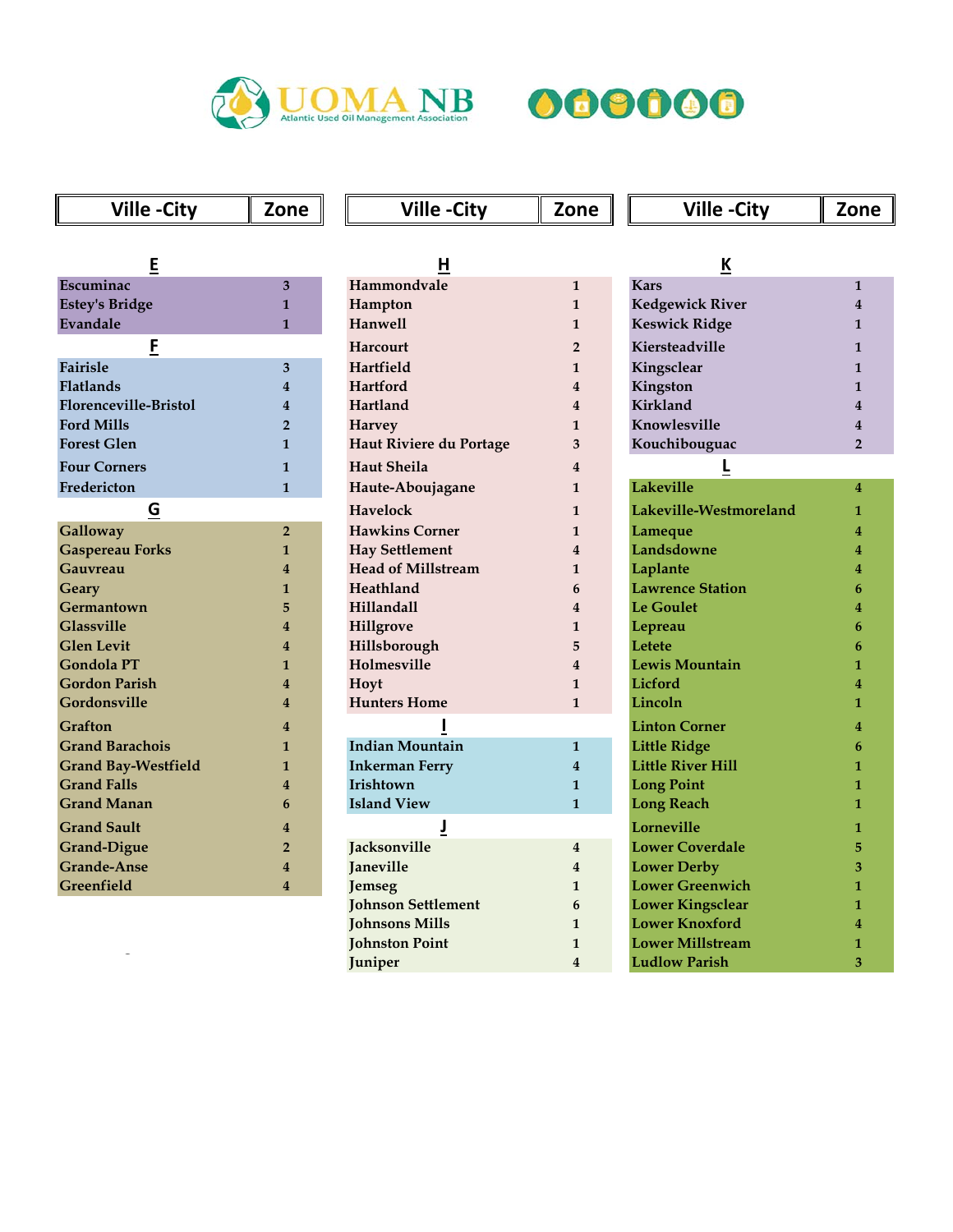



## **Ville -City** Zone **Ville -City** Zone **Ville -City** Zone

| М                       |
|-------------------------|
| <b>Maces Bay</b>        |
| Maclaggan Bridge        |
| Madawaska               |
| <b>Main River</b>       |
| Maisonnette             |
| Maltempec               |
| <b>Manners Sutton</b>   |
| <b>Maple Glen</b>       |
| Marne                   |
| <b>Mates Corner</b>     |
| Matthews Settlement     |
| Maugerville             |
| <b>Mayfield</b>         |
| McAdam                  |
| <b>Mcgivney</b>         |
| <b>Mcintosh hill</b>    |
| <b>McKenzie Corner</b>  |
| <b>McLeods</b>          |
| <b>Medford</b>          |
| Meductic                |
| <b>Melrose</b>          |
| Memramcook              |
| Middleton               |
| Midgic                  |
| Midland                 |
| Millcove                |
| Millville               |
| Minto                   |
| Miramichi               |
| Miscou                  |
| Moncton                 |
| <b>Moores Mills</b>     |
| <b>Moose Mountain</b>   |
| <b>Moosehorn Creek</b>  |
| <b>Mount Pleasant</b>   |
| Muniac                  |
| <b>Murray Corner</b>    |
| N                       |
| Nackawic                |
| Napan                   |
| <b>Nashwaak Village</b> |

| M                          |                         | $\underline{\mathsf{N}}$ |                         | $\overline{P}$              |              |
|----------------------------|-------------------------|--------------------------|-------------------------|-----------------------------|--------------|
| <b>Maces Bay</b>           | 6                       | Neguac                   | 3                       | <b>Pleasant Ridge</b>       | 1            |
| Maclaggan Bridge           | 1                       | <b>Nelson Hollow</b>     | 3                       | Pocologan                   | 6            |
| Madawaska                  | $\bf{4}$                | <b>New Bandon</b>        | $\overline{4}$          | <b>Point de Bute</b>        | 1            |
| <b>Main River</b>          | $\overline{2}$          | <b>New Canaan</b>        | $\mathbf{1}$            | <b>Pointe des Robichaud</b> |              |
| Maisonnette                | 4                       | <b>New Line</b>          | $\mathbf{1}$            | <b>Pointe Sapin</b>         |              |
| Maltempec                  | 4                       | New Maryland             | $\mathbf{1}$            | Pointe-Canot                |              |
| <b>Manners Sutton</b>      | 1                       | <b>New Mills</b>         | $\overline{4}$          | Pokemouche                  |              |
| Maple Glen                 | 3                       | <b>Newtown</b>           | $\mathbf{1}$            | Pokeshaw                    |              |
| Marne                      | 1                       | Nictau                   | $\overline{4}$          | Pole Hill                   |              |
| <b>Mates Corner</b>        | 1                       | Nigadoo                  | $\overline{4}$          | <b>Pont Landry</b>          |              |
| <b>Matthews Settlement</b> | 3                       | Noonan                   | 1                       | Pont-Lafrance               |              |
| Maugerville                | 1                       | <b>North Tay</b>         | 1                       | Port Elgin                  |              |
| Mayfield                   | 6                       | Northampton              | $\overline{4}$          | <b>Portage St-Louis</b>     |              |
| McAdam                     | 1                       | <b>Northesk Parish</b>   | 3                       | <b>Prince of Wales</b>      |              |
| Mcgivney                   | $\mathbf{1}$            | <b>Norton</b>            | $\mathbf{1}$            | <b>Prince William</b>       | 1            |
| Mcintosh hill              | $\overline{2}$          | Notre-Dame               | $\overline{2}$          | $\overline{\mathbf{Q}}$     |              |
| <b>McKenzie Corner</b>     | $\bf{4}$                | Notre-Dame-des-Erables   | $\overline{4}$          | Queenstown                  | $\mathbf{1}$ |
| McLeods                    | 4                       | <u> ଦ</u>                |                         | Quispamsis                  | $\mathbf{1}$ |
| <b>Medford</b>             | $\overline{\mathbf{4}}$ | Oak Bay                  | 6                       | R                           |              |
| Meductic                   | $\mathbf{1}$            | Oak Hill                 | 6                       | <b>Renous</b>               | 3            |
| <b>Melrose</b>             | $\mathbf{1}$            | Oakland                  | $\overline{4}$          | Richardson                  | 6            |
| Memramcook                 | $\mathbf{1}$            | <b>Odell</b>             | $\overline{4}$          | Richibucto-Village          |              |
| Middleton                  | $\mathbf{1}$            | Old Ridge                | 6                       | <b>Richmond Corner</b>      |              |
| Midgic                     | $\mathbf{1}$            | Oromocto                 | $\mathbf{1}$            | <b>Richmond Settlement</b>  |              |
| Midland                    | 1                       | P                        |                         | <b>Ripples</b>              | 1            |
| <b>Millcove</b>            | 1                       | Paquetville              | $\overline{4}$          | <b>River de Chute</b>       |              |
| Millville                  | $\mathbf{1}$            | <b>Parker Ridge</b>      | $\mathbf{1}$            | <b>River du Portage</b>     |              |
| Minto                      | $\mathbf{1}$            | Pearsonville             | $\mathbf{1}$            | <b>River Glade</b>          |              |
| Miramichi                  | 3                       | Pennfield                | 6                       | <b>Riverside-Albert</b>     |              |
| Miscou                     | $\overline{\mathbf{4}}$ | Penobsquis               | $\mathbf{1}$            | <b>Riverview</b>            |              |
| Moncton                    | $\mathbf{1}$            | Perth-Andover            | 4                       | <b>Riviere-Verte</b>        |              |
| <b>Moores Mills</b>        | 6                       | Petersville              | $\mathbf{1}$            | Rogersville                 |              |
| <b>Moose Mountain</b>      | 4                       | Petit Riviere de l'ile   | 4                       | Rollingdam                  |              |
| <b>Moosehorn Creek</b>     | 1                       | <b>Petit Rocher</b>      | 4                       | <b>Rooth</b>                | 1            |
| <b>Mount Pleasant</b>      | 4                       | Petit Shippagan          | 4                       | Rosaireville                |              |
| Muniac                     | $\overline{\mathbf{4}}$ | Petitcodiac              | $\mathbf{1}$            | Rothesay                    | 1            |
| <b>Murray Corner</b>       | $\mathbf{1}$            | Picadilly                | $\mathbf{1}$            | Rowena                      |              |
| $\underline{\mathsf{N}}$   |                         | Piercemont               | 4                       | Rusagonis-Waasis            | $\mathbf{1}$ |
| Nackawic                   | $\mathbf{1}$            | <b>Pigeon Hill</b>       | $\bf{4}$                |                             |              |
| Napan                      | 3                       | <b>Pine Glen</b>         | 5                       |                             |              |
| Nashwaak Village           | $\mathbf{1}$            | <b>Plaster Rock</b>      | $\overline{\mathbf{4}}$ |                             |              |

| Ρ                           |                         |
|-----------------------------|-------------------------|
| <b>Pleasant Ridge</b>       | $\mathbf{1}$            |
| Pocologan                   | 6                       |
| <b>Point de Bute</b>        | $\mathbf{1}$            |
| <b>Pointe des Robichaud</b> | $\overline{\mathbf{4}}$ |
| <b>Pointe Sapin</b>         | $\overline{2}$          |
| Pointe-Canot                | $\overline{\mathbf{4}}$ |
| Pokemouche                  | 4                       |
| Pokeshaw                    | $\overline{4}$          |
| Pole Hill                   | 4                       |
| <b>Pont Landry</b>          | 4                       |
| Pont-Lafrance               | 4                       |
| <b>Port Elgin</b>           | $\mathbf{1}$            |
| <b>Portage St-Louis</b>     | $\overline{2}$          |
| <b>Prince of Wales</b>      | $\mathbf{1}$            |
| <b>Prince William</b>       | $\mathbf{1}$            |
| Q                           |                         |
| Queenstown                  | $\mathbf{1}$            |
| Quispamsis                  | $\mathbf{1}$            |
| R                           |                         |
|                             |                         |
| <b>Renous</b>               | 3                       |
| <b>Richardson</b>           | 6                       |
| Richibucto-Village          | $\overline{2}$          |
| <b>Richmond Corner</b>      | 4                       |
| <b>Richmond Settlement</b>  | 4                       |
| <b>Ripples</b>              | $\mathbf{1}$            |
| <b>River de Chute</b>       | $\overline{\mathbf{4}}$ |
| <b>River du Portage</b>     | 3                       |
| <b>River Glade</b>          | $\mathbf{1}$            |
| <b>Riverside-Albert</b>     | 5                       |
| <b>Riverview</b>            | 5                       |
| <b>Riviere-Verte</b>        | $\overline{\mathbf{4}}$ |
| Rogersville                 | 3                       |
| Rollingdam                  | 6                       |
| <b>Rooth</b>                | $\mathbf{1}$            |
| <b>Rosaireville</b>         | 3                       |
| <b>Rothesay</b>             | $\mathbf{1}$            |
| Rowena                      | 4                       |